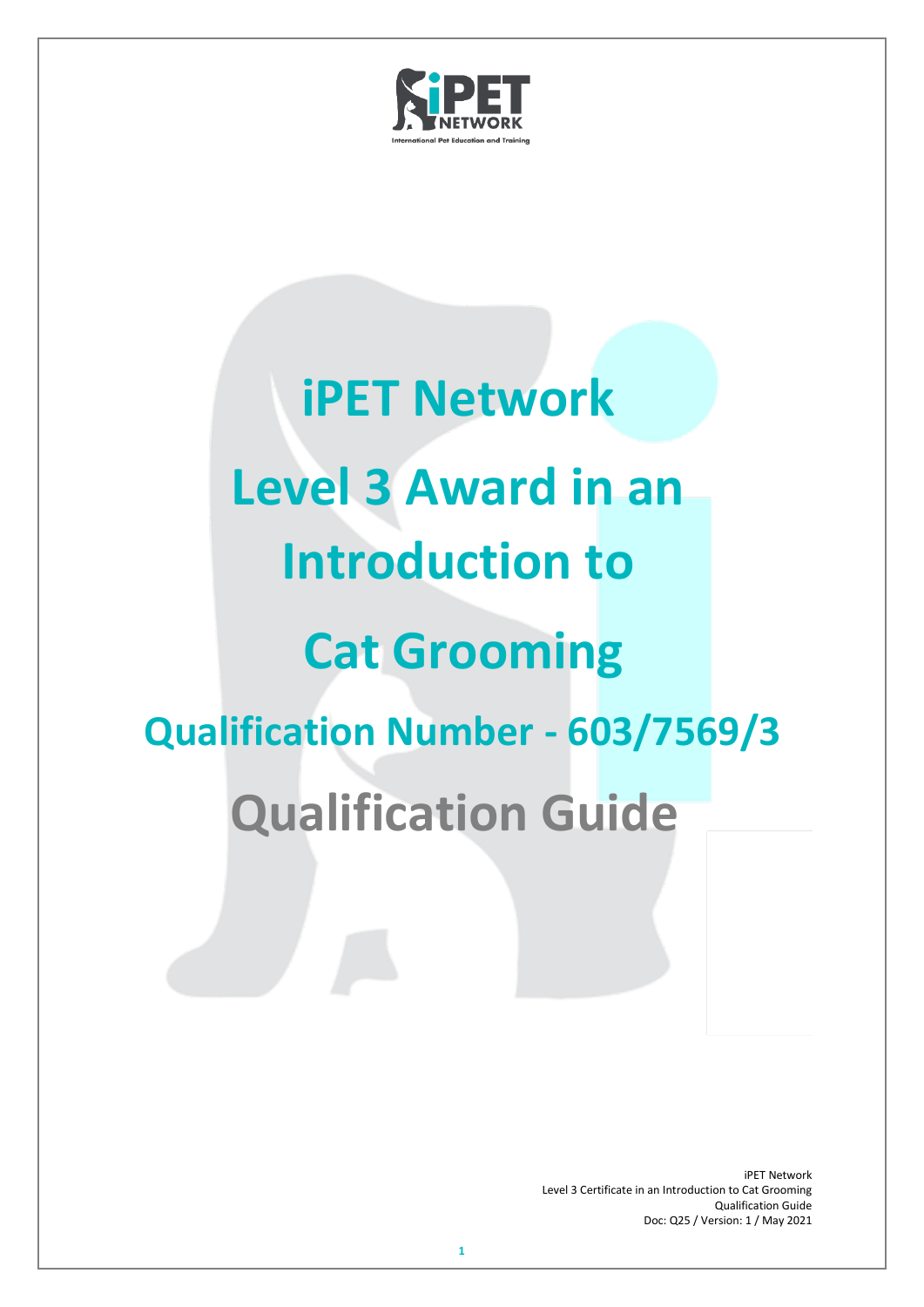

## **iPET Network EDUCATION FOR PEOPLE, FOR PETS, FOR THE FUTURE**

**Our Mission**

**LED** BY INDUSTRY EXPERTS. **DRIVEN** BY PASSION. **BOUNDED** BY ANIMALS. **GUIDED** BY CANDIDATES. **UNITED** BY **iPET NETWORK**.

#### **Leading the way:**

iPET Network is an Awarding Organisation regulated by Ofqual, CCEA Regulation and Qualifications Wales, specialising in qualifications in the Feline and Feline sector. iPET Network is unique in its approach, being a sector specific Awarding Organisation and are constantly developing NEW Canine and Feline qualifications in the industry.

Our Training Providers have exclusive access to brand new qualifications with innovative course design and delivery. We offer an opportunity to leave the norm behind and join a network of forward-thinking professionals. We are continually expanding our network of approved Training Providers across the UK and Europe, giving more opportunities to Candidates and Training Providers alike.

#### **We do the hard work for you – fast, flexible and straightforward:**

We have developed extensive resources and work tasks which have been mapped to qualification criteria. The qualifications and assessments are to be delivered on an e-portfolio system or on paper. Our centralised resources make it simple for Training Providers and their Tutors to deliver, manage and mark all in one place. We provide access to training and updates through standardisation meetings (both face to face and remotely) allowing greater flexibility for Training Providers that are further afield.

iPET Network offers a range of packages for our Training Providers to choose from. Our aim is to take the headache out of admin and make the process as streamline as possible from registration, certification, external quality assurance visits and much more. Low fees, flexible payment terms and reduced admin time means our Training Providers can save money and time, and focus on running a profitable, professional business.

#### **An exciting and supportive community**

We pride ourselves on creating new and innovative Continual Professional Development (CPD) opportunities by working with the experts in the sector and our Training Providers. Depending on the package you chosen, we provide supportive internal quality assurance and ensure that our team are always on hand for support and advice.

We run a Candidate social media group where our members can share knowledge, experiences and much more with a network of some of the best groomers and training academies across the globe.

We practice what we preach - every member of the iPET Network team has experience working in busy grooming, day-care and kennel businesses, ensuring our qualifications evolve along with the industry. We believe in removing learning barriers and working with Candidates of all abilities to succeed. We believe in supporting all candidates as individuals.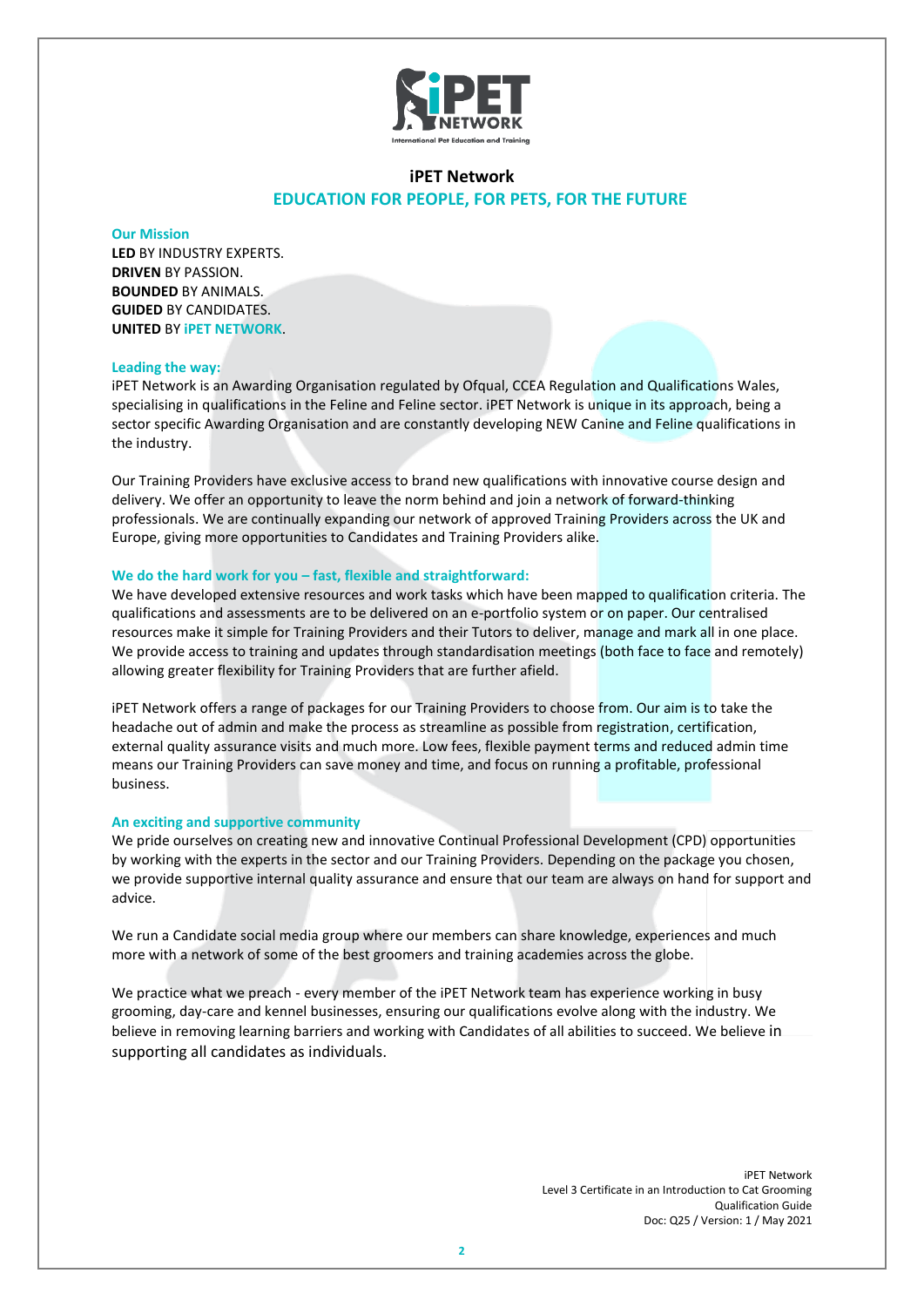

## **Contents**

## **1. About this Qualification**

Objectives of the qualification Guided Learning Hours (GLH) Total Qualification Time (TQT) iPET Network Level 3 Award in an Introduction to Cat Grooming

# **2. Candidate Requirements**

Entry requirements Minimum age Reasonable Adjustment and Special Considerations

## **3. Induction / Initial assessment**

## **4. Achieving the Qualification**

Credits Unit achievement Recording achievement Authentication of the Candidates work

## **5. Qualification Structure**

Units Level descriptor

## **6. Assessment**

Assessment methods Guidance for evidence Photographs Feline Emergency First Aid Styling Assessment requirements Eligibility for the Fast Track

## **7. Offering the Qualification**

Approval to deliver the qualification Standardisation Support for Training Providers Training Providers responsibilities

## **8. Appendix A**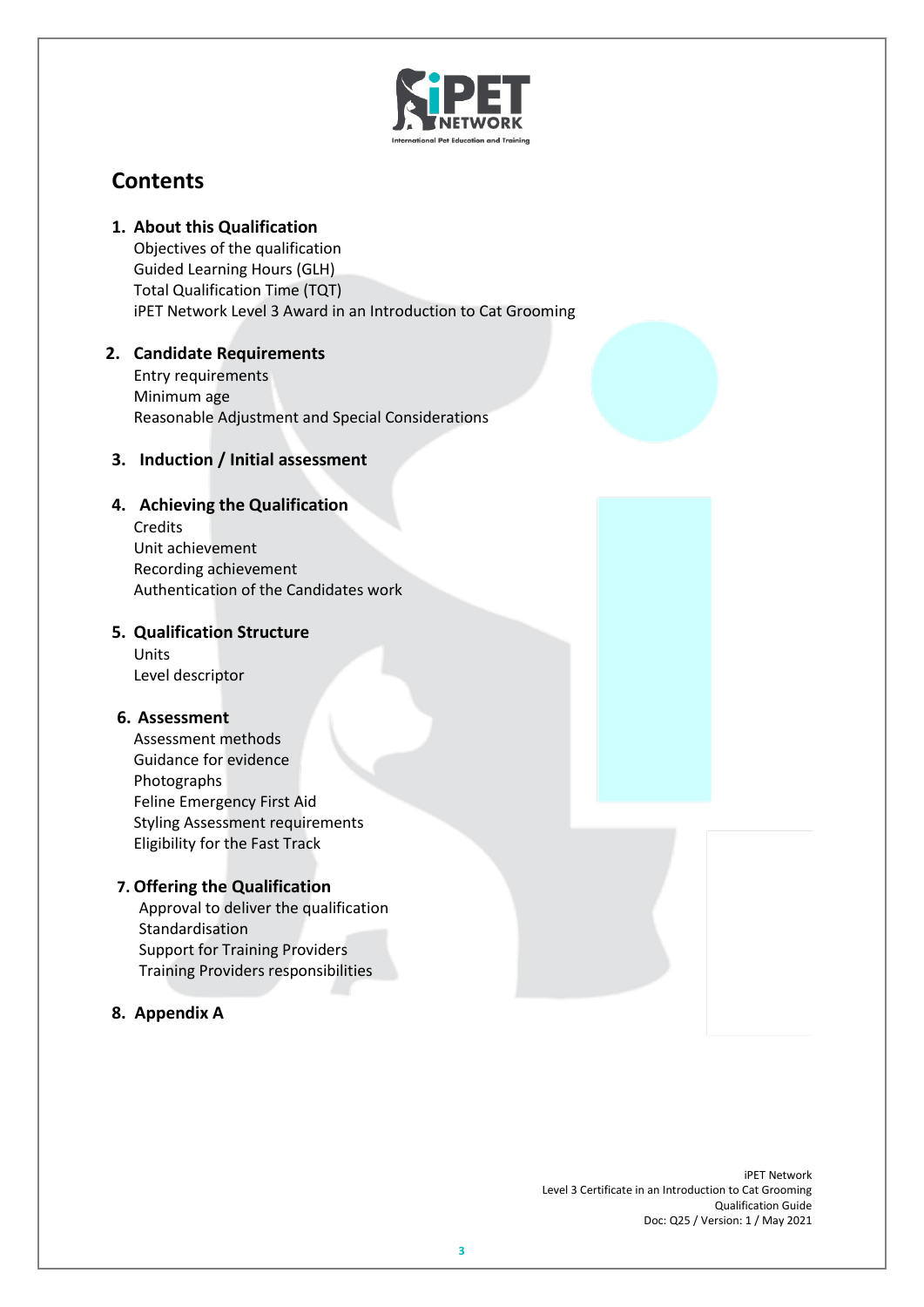

- **9. Qualification Unit Breakdown and Assessor guidance**
- **10. Suggested learning resources**
- **11. Supporting document and information**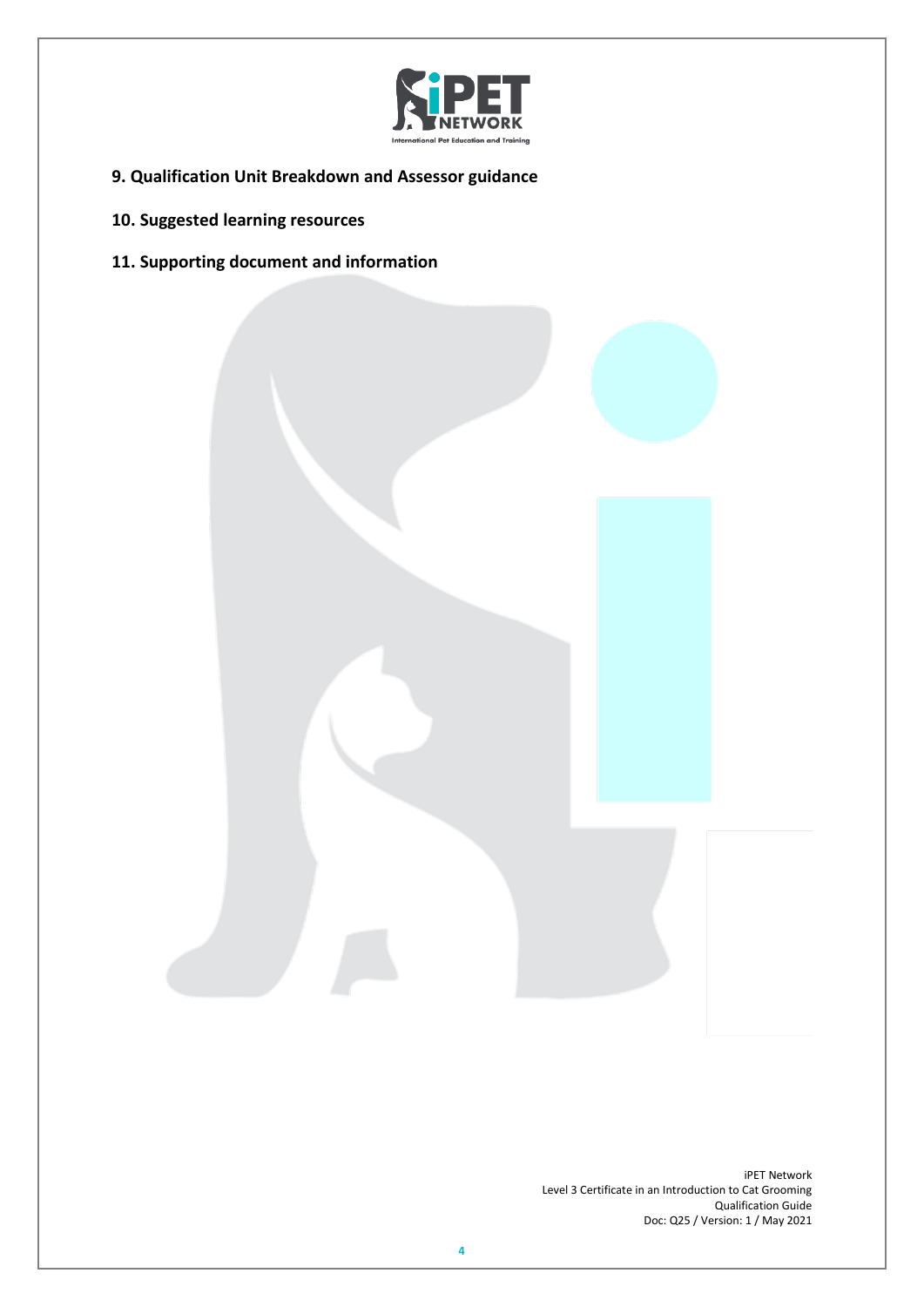

### **1. About this qualification**

The iPET Network Level 3 Award in an Introduction to Cat Grooming is designed to be flexible to meet the real life needs and circumstances of its Candidates. It is aimed at Candidates who wish to gain the skills and knowledge to prepare, style and finish a range of Cat breeds, gaining the knowledge and understanding of the welfare, health and handling of a cat whilst maintaining best practise requirements of health and safety in a grooming environment.

Leading industry experts have reviewed this qualification to ensure the outcome is appropriate for the Cat Grooming Industry and the continued growth and development of the sector.

The qualification is a balance of theoretical and practical learning to ensure that vocational skills lead the qualification with underpinned knowledge developed throughout.

#### **Objectives of the qualification**

This qualification is aimed to take Candidates on a journey from complete beginners to competent and confident commercial Cat groomers. Depending on the needs of the individual Candidate, the qualification can:

- prepare individuals to progress to a qualification in the same subject area but at a higher level or requiring more specific knowledge, skills and understanding
- prepare Candidates for employment
- support a role in the workplace
- encourage engagement in learning.

iPET Network have designed this qualification to enable Candidates to:

- access a holistic approach to training
- work practically with Cats
- gain skills to prepare, style and finish a selection of Cat breeds meeting the clients requirements and natural to the breed.

Suggested progression following completion of qualification:

- iPET Network Level 3 Certificate in Cat Grooming and an Introduction to Styling
- iPET Network Level 3 Award in Feline Emergency First Aid
- Employment in the Cat Grooming Industry

It is a requirement that assessment of this qualification is conducted in English.

The iPET Network Level 3 Award in an Introduction to Cat Grooming is regulated qualification.

#### **Guided Learning Hours (GLH)**

Guided Learning Hours are defined as the number of hours of supervised or directed study time required for a unit or a qualification. Some Candidates will be able to achieve units and qualifications in a shorter time than indicated. Others, for example those with additional support requirements, may need longer.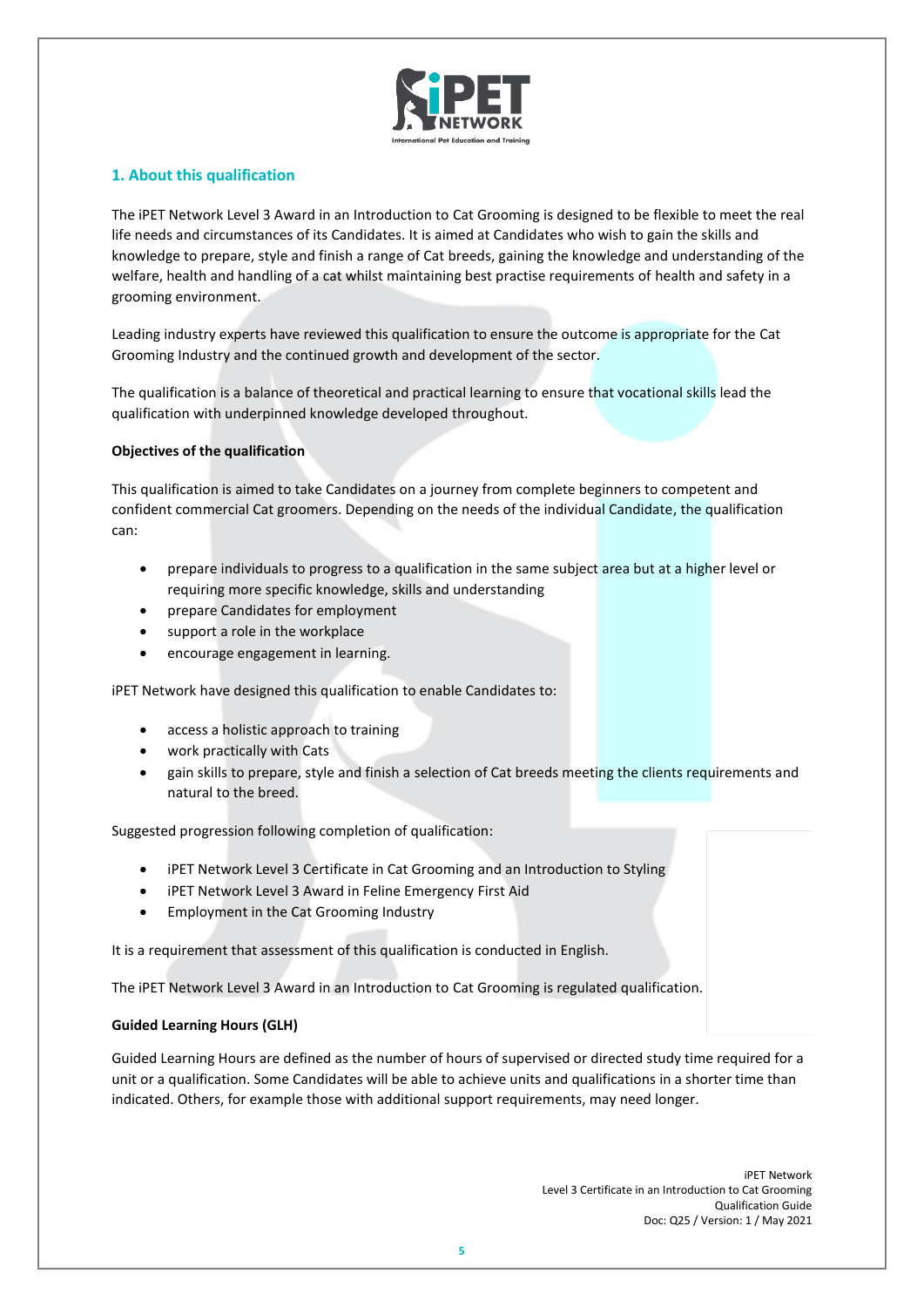

#### **Total Qualification Time (TQT)**

Total qualification time is defined as the number of guided learning hours (GLH) plus the time taken by the Candidate for private study or work experience. This time may vary dependent on the individual Candidate e.g. by academic ability.

Guided learning hours and total qualification time for this qualification is:

#### **iPET Network Level 3 Award in an Introduction to Cat Grooming**

GLH (Guided Learning Hours): 42 hours

TQT (Total Qualification Time): 60 hours

In total, a Training Provider must provide a minimum of 42 hours training in the learning environment alongside directed home theory.

For example a Training Provider could teach the Candidate from 9am to 5pm (8 hours) and set 2 hours of guided homework for 5 days (Candidates should be completing this amount of extra hours each evening reading, completing diaries, uploading evidence etc.) This equates to up to 10 hours per day of guided learning hours, up to 50 hours over the 5 days. Additional hours study i.e. assignment work, research projects and additional activities contributes to the TQT hours.

If a Training Provider teaches for less hours in a day, then the number of training days will need to be increased to compensate for the reduced hours.

#### **2. Candidate requirements**

#### **Entry requirements**

Candidates need to have a level of understanding and be confident to be able to work at Level 3. There are no other entry requirements.

#### **Minimum age**

The minimum age for access to this qualification is 16 years.

Training Providers ought to satisfy themselves that Candidates meet the entry requirements and that Candidates have a level of maturity appropriate for units included in the courses that they offer. If in doubt, please contact iPET Network for advice.

#### **Reasonable Adjustment and Special Considerations**

Within the qualification Candidates need to have the physical abilities to complete the practical requirements of the qualification and therefore these potential physical barriers may limit Candidates capability to complete the qualification. The assessment methodology is appropriate and rigorous for individuals or groups of Candidates.

If you have Candidates with identified learning needs you should refer to the Reasonable Adjustment and Special Considerations Policy, available from iPET Network. This gives clear guidance on the reasonable adjustments and arrangements that take account of disability or learning difficulty without compromising the achievement of the assessment criteria.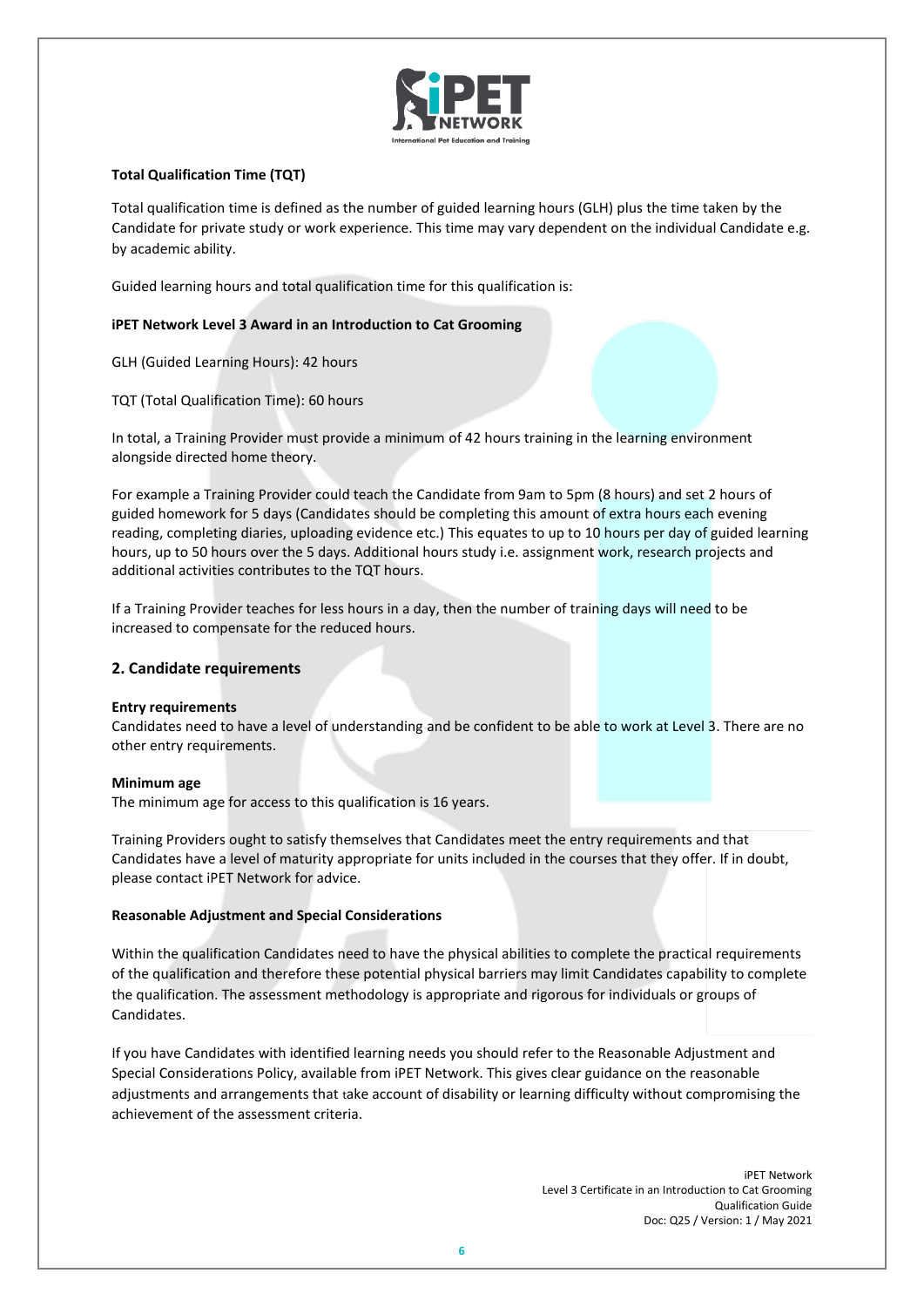

Further guidance and support can be accessed at iPET Network.

#### **3. Induction / Initial assessment**

An initial assessment / Induction for each Candidate must be made before the start of their programme to identify:

- If the Candidate has any specific learning or training needs,
- Support and guidance, they may need when working towards their qualification,
- The appropriate type and level of qualification.

Each Training Provider must carry out an induction so that Candidates fully understand the requirements of the qualification, their responsibilities as a Candidate, and the responsibilities of the Training Provider. This information will need to be recorded.

During the induction, candidates must be made aware of Malpractice and the consequences of committing Malpractice such as Plagiarism or cheating. Please see iPET Network's Malpractice and Maladministration Policy and Procedure (including Sanctions) for details of indicative sanctions against Candidates.

#### **4. Achieving the qualification**

#### **Credits**

To be awarded the iPET Network Level 3 Award in an Introduction to Cat Grooming, Candidates must achieve 6 credits.

#### **Unit achievement**

All of the assessment criteria in a unit must be met before the unit is deemed to be achieved. The unit achievement is not graded: units are either achieved or not achieved.

#### **Recording achievement**

Training Providers must record the Candidates achievement of each unit on an appropriate form(s) or electronic system. Training Providers should record the Candidate's achievement against the specific unit assessment criteria evidenced by the task.

#### **Authentication of the Candidates work**

Training Providers must demonstrate that the Candidates work is authentic. This can be done through using iPET Network's E-portfolio system which provides secure access to each Candidate or an alternative E-portfolio system. If a Training Provider is using paper portfolio, then they must demonstrate authentic work and transparent feedback from marking to internal quality assurance.

If Malpractice is suspected, the candidate will be reported following the Training Provider and iPET Network's Malpractice and Maladministration policies.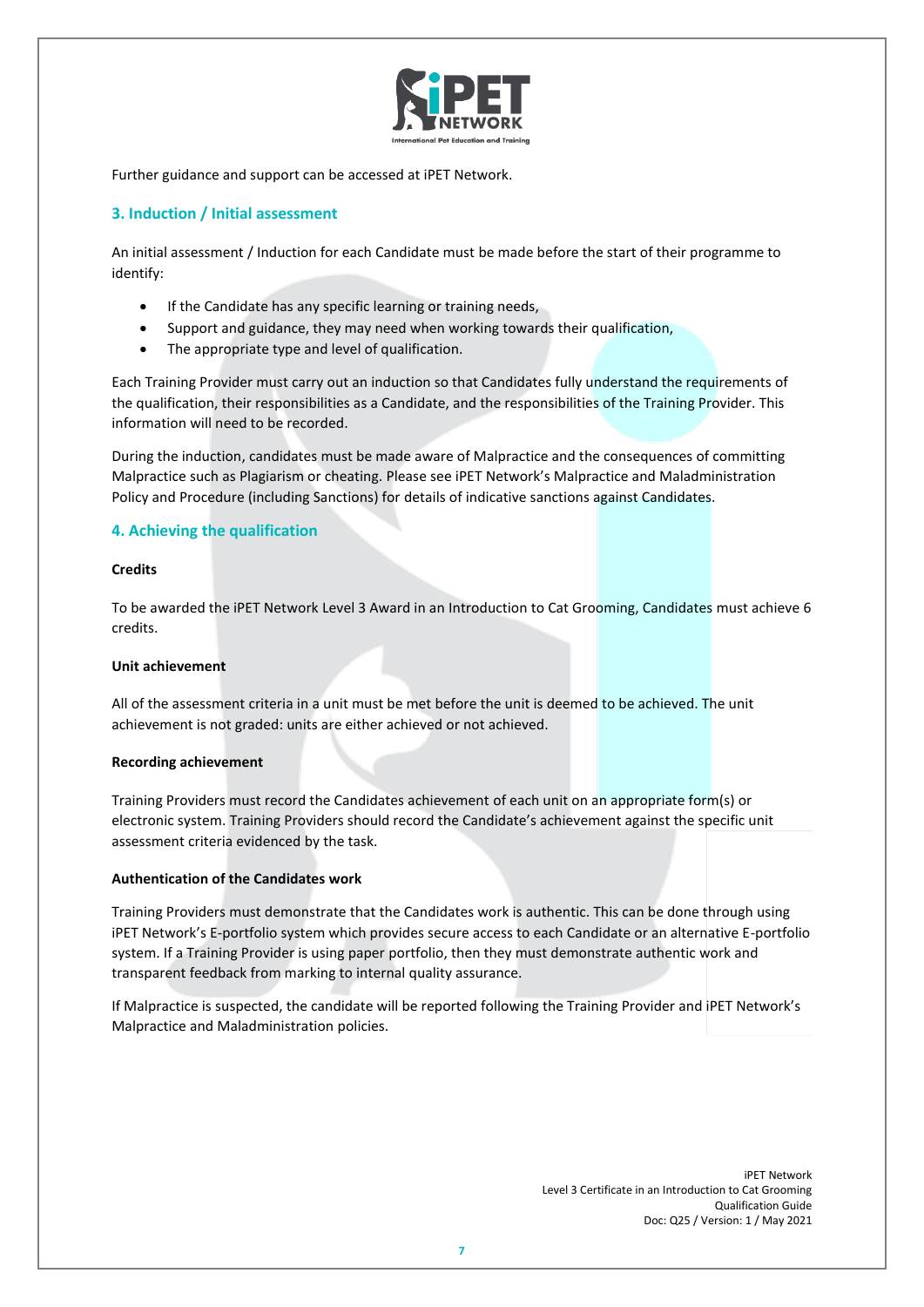

#### **5. Qualification structure**

#### Units

| <b>iPET</b><br><b>Network</b><br>Reference<br>No. | <b>Title</b>                                                     | Level | <b>Credit</b>  | <b>GLH</b> | <b>TQT</b> | Unit<br>Reference<br>number |
|---------------------------------------------------|------------------------------------------------------------------|-------|----------------|------------|------------|-----------------------------|
| 337                                               | <b>Health and Safety in a Cat Grooming</b><br><b>Environment</b> | 3     |                | 8          | 10         | D/618/7308                  |
| 335                                               | Prepare, Style and Finish Several Cat<br><b>Breeds</b>           | 3     | 3              | 22         | 30         | H/618/7309                  |
| 334                                               | <b>Feline Handling, Health and Welfare</b>                       | 3     | $\overline{2}$ | 12         | 20         | R/618/7306                  |

#### **Level descriptor**

| Level   | <b>Knowledge Descriptor (the</b><br>holder)                                                                                                                                                                                                                                                                                                                                                                       | <b>Skills Descriptor (the holder</b><br>can                                                                                                                                                                                                                                                               |
|---------|-------------------------------------------------------------------------------------------------------------------------------------------------------------------------------------------------------------------------------------------------------------------------------------------------------------------------------------------------------------------------------------------------------------------|-----------------------------------------------------------------------------------------------------------------------------------------------------------------------------------------------------------------------------------------------------------------------------------------------------------|
| Level 3 | Has factual, procedural, and<br>theoretical knowledge and<br>understanding of a subject or<br>field of work to complete tasks<br>that while well-defined, may be<br>complex and non-routine. Can<br>interpret and evaluate relevant<br>information and ideas. Is aware of<br>the nature of the area of study or<br>work. Is aware of different<br>perspectives or approaches<br>within the area of study or work. | Identify, select, and use<br>appropriate cognitive and<br>practical skills, methods and<br>procedures to address problems<br>that while well-defined, may be<br>complex and non-routine. Use<br>appropriate investigation to<br>inform actions. Review how<br>effective methods and actions<br>have been. |

#### **6. Assessment**

This qualification requires achievement of the specified units and a summative assessment. The assessment process is as follows:

- Assessments are internally arranged and carried out by iPET Network approved Tutors at the Training Provider.
- Assessment documents and resources can only be downloaded within 5 working days of the assessment date from the Training Providers Web Portal.
- The resulting portfolios of assessed evidence are internally quality assured by an Internal Quality Assurer (IQA) at the Training Provider or by remote visit (All formal assessments must be sampled from every Candidate).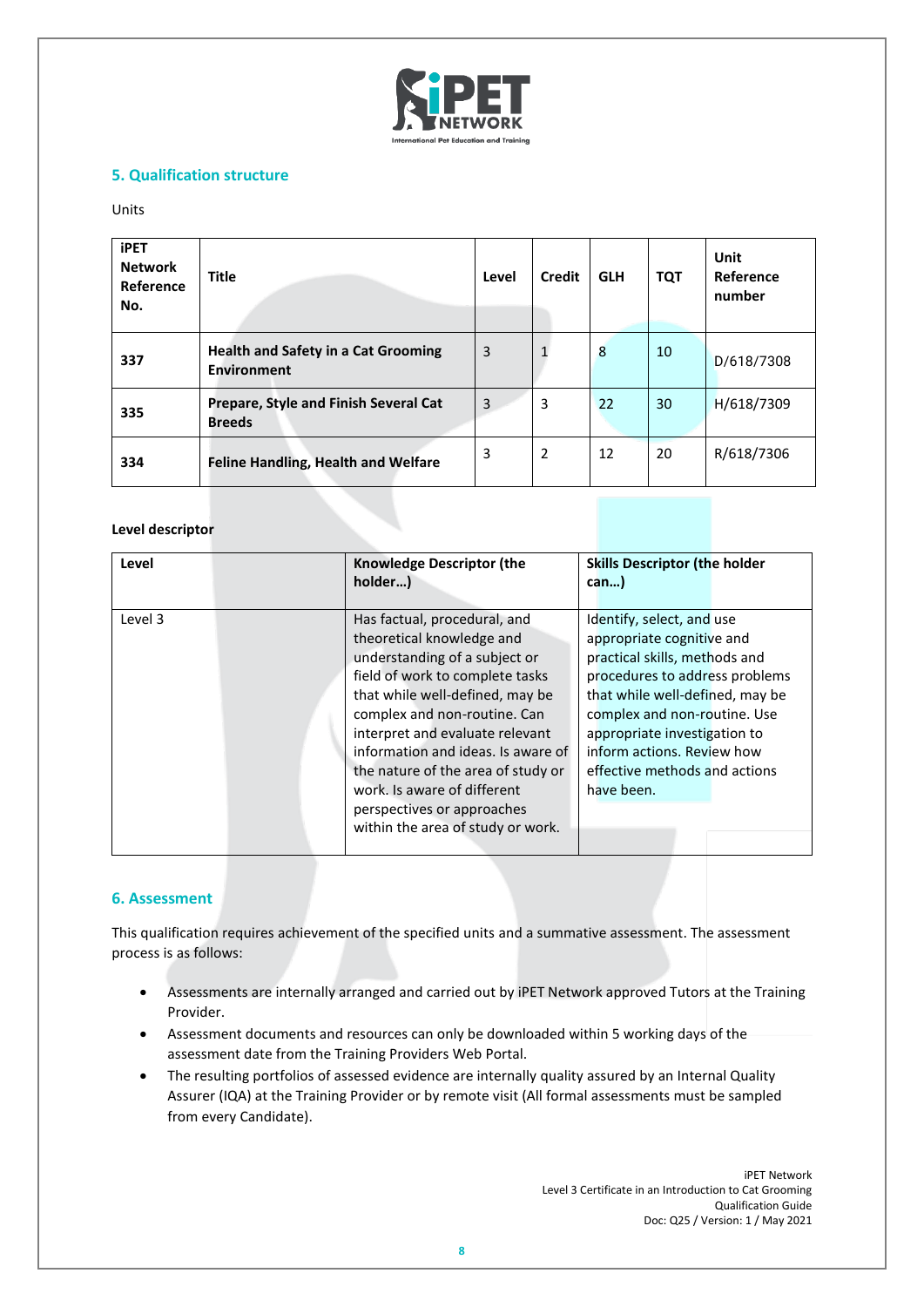

• The portfolios of assessed evidence are quality assured either by an iPET Network External Quality Assurer (EQA) or, for Training Providers with Direct Claims Status, an Internal Quality Assurer (IQA) approved by iPET Network. Please note a minimum of one Candidate's formal assessment will be sampled during the 2 EQA audits per year.

For further information on iPET Network Quality Assurance requirements please refer to www.ipetnetwork.co.uk for the iPET Network Quality assurance requirements document.

#### **Assessment strategy**

When delivering this iPET Network qualification and units contained, Training Providers must carry out one Summative Assessment. The assessment must be clearly documented by video evidence to authenticate and be assessed by an Internal Quality Assurer that is not involved in the delivery of the qualification and have no investment in the outcome of the assessment. See below the details for this assessment.

It is important when devising assessments to differentiate between the assessment method (what the Candidate is asked to do) and the evidence (what the Candidate produces).

When carrying out any assessment method, Tutors will need to consider the presentation of the assessment task to the Candidate to make it fair and accessible. Tutors may also need to consider arrangements for Candidates with particular learning difficulties and will need to be aware of iPET Network's policy on reasonable adjustments.

Assessment methods may be adapted due to potential contingency plans for assessments, this will be decided and authorised by iPET Network only.

#### **Styling assessment requirements**

When delivering this iPET Network qualification and units contained, Training Providers must carry out one formal summative assessment.

Further information about the assessment methods and requirements are available to approved Training Providers in the Qualification Handbook.

#### **Qualification grading**

This qualification is graded pass or fail and the assessors decision is final.

#### **Internal Quality Assurance**

A qualified IQA must be instructed to carry out the internal quality assurance of this qualification for each Candidate. The level of sampling carried out will depend the Tutor's and Training Provider's risk rating. A minimum of each unit and each Candidate must be sampled for each Tutor. See *Internal Quality Assurance Strategy* for further guidance and documentation.

#### **Summative sampling**

Once the Candidate has completed the qualification the Tutor must inform the IQA. The IQA is then required to complete a 'final' sample before requesting the Candidates' certificate.

#### **Summative Assessment**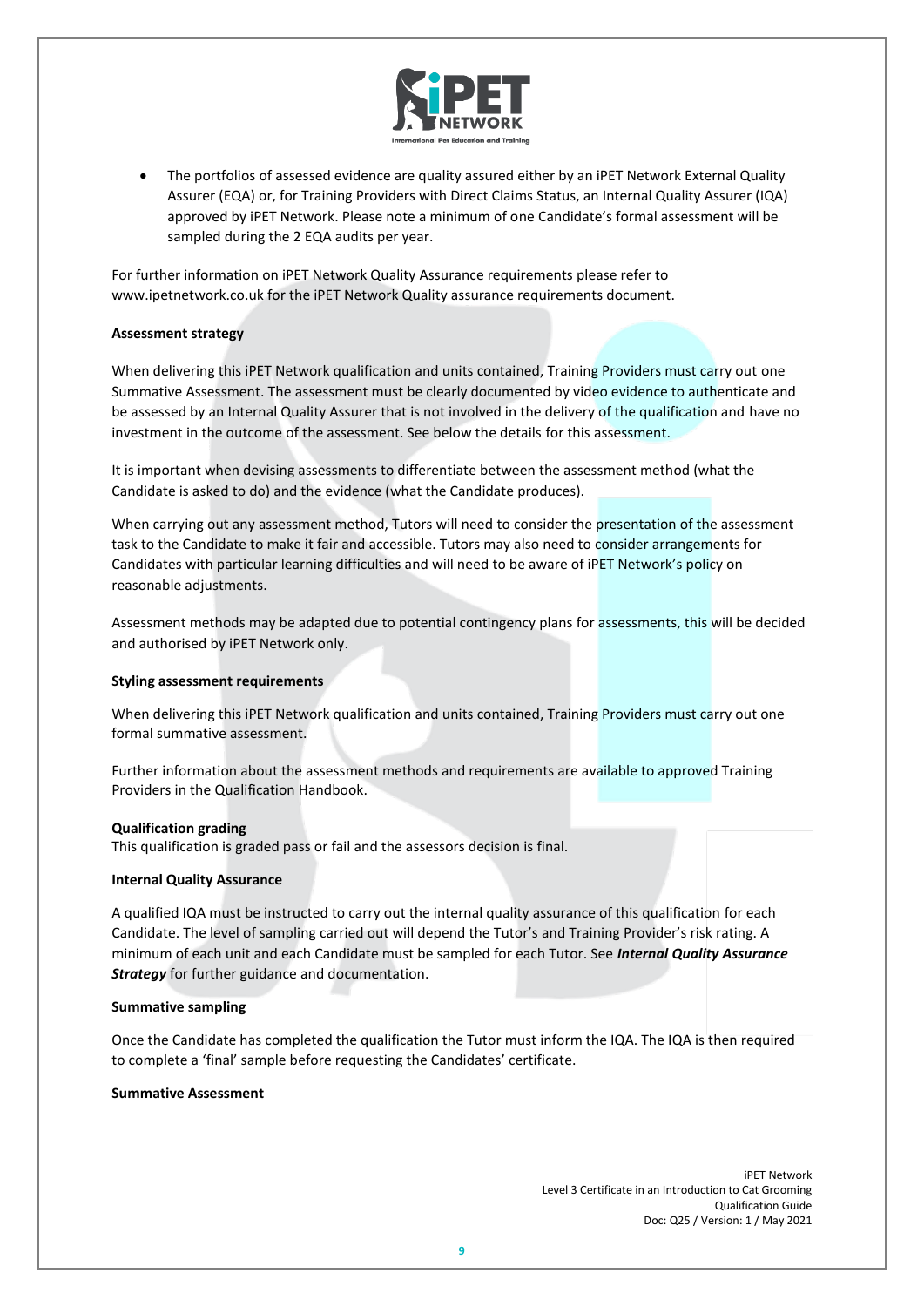

All Candidates summative Cat grooming assessments will be 100% internally quality assured regardless of the Tutors risk rating. This is to ensure robust quality assurance and to address potential conflicts between the tutor and the candidate regarding the summative assessment decision. Evidence is available for standardisation purposes. The IQA must be able to directly sample video evidence of the assessment.

#### **Accessing Assessment documents and Storage**

When a Candidate is ready to take an assessment, the Tutor must use their unique log in detail to access the Web Portal to download the assessment form and any resources / guides. The assessment must only be downloaded within 5 working days of the scheduled assessment date and time. Once downloaded the Tutor must store the assessment in a secure area such as a locked cupboard or a separate location to the assessment venue. After the assessment is completed, the assessment must then be uploaded on to either the Web Portal or the E-portfolio subject to the Training Provider's selection of portfolio.

#### **Appeals**

To ensure a fair assessment procedure is carried out the Candidate must be full briefed on the assessment requirements and given the instructions on their rights to appeal. All Training Providers must have an up to date Appeals procedure.

#### **What constitutes a fail?**

It is at the Tutor's professional discretion if they pass or fail the Candidate. Below is a guide of examples on what would constitute a fail during a Cat grooming assessment:

- Inappropriate handling of the Cat
- A lack of overall knowledge of the Cat
- Injury to the Cat
- Personal safety jeopardy

Please note this list is not exhaustive.

When making an assessment decision it is important that all evidence and feedback is documented to support the assessment decision whether it is a pass or fail. If the decision is a fail, then the Candidate must be provided with support and the opportunity to re-sit the assessment once they are ready.

#### **7. Offering the qualification**

Training Providers wishing to deliver this qualification will need to demonstrate the ability to adhere to quality assurance and assessment regulations.

All procedures for the use of this qualification or units of this qualification, including approval, registration of Candidates, quality assurance process and certification will be completed through iPET Network, who will have an allocated Account Manager to support the Training Provider. Any queries or difficulties should be directed to the iPET Network office on 0800 433 4700.

#### **Approval to offer the qualification**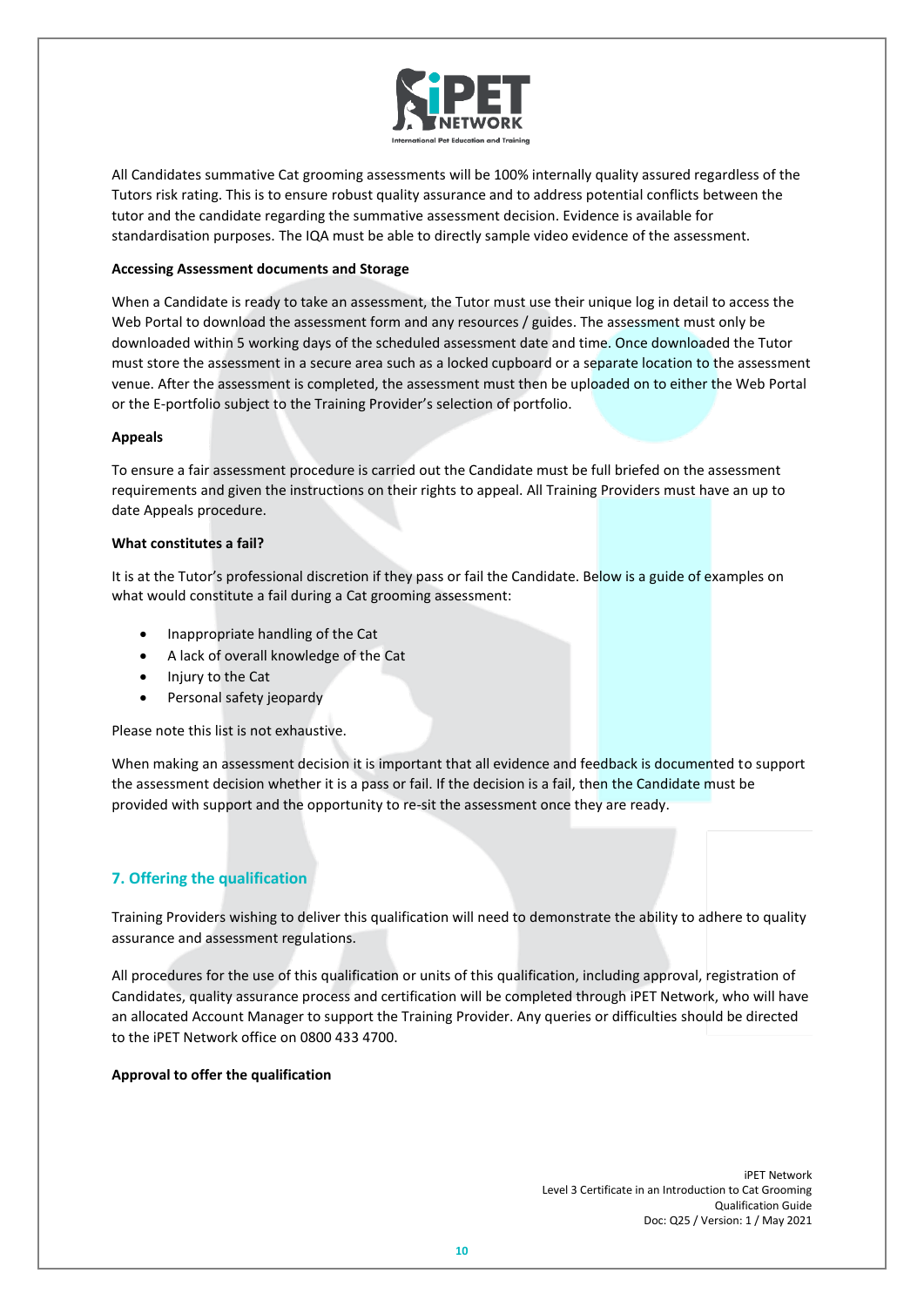

Training Providers wishing to offer this qualification must note the requirements stipulated in Appendix A of this guide.

To gain approval to offer the qualification, Training Providers must submit an iPET Network qualification form which can be downloaded from the website www.ipetnetwork.co.uk.

To offer this qualification, potential Training Providers must apply for Training Provider approval with iPET Network. Applications can be made via email info@ipetnetwork.co.uk or by calling 0800 433 4700.

For more information, visit our website www.ipetnetwork.co.uk.

#### **Standardisation**

Standardisation is a process that promotes consistency in the understanding and application of standards.

Standardisation:

- Establishes statements on the standard of evidence required to meet the assessment criteria for the units in iPET Network qualifications.
- Makes recommendations on assessment practice.
- Produces advice and guidance for the assessment of units.
- Identifies good practice in assessment.

It is a requirement of the Training Provider approval process that each Training Provider offering units from iPET Network qualifications must provide assessment materials and Candidates' evidence for standardisation if requested.

iPET Network will notify Training Providers of the required sample for standardisation purposes. Assessment materials, Candidates' evidence and Tutor feedback will be sent to iPET Network by Training Providers.

Outcomes from standardisation will be available to Training Providers through iPET Network.

#### **Support for Training Providers**

iPET Network provide all of our Training Providers with on-going support and advice on the use of iPET Network units and qualifications, including the requirements for assessment.

If Training Providers are approved to offer iPET Network units and qualifications have obtained a UKPRN (UK Provider Reference Number) from the UKRLP (UK Register of Learning Providers), this will be used as the Training Providers reference number. If a Training Provider has not obtained a UKPRN they will be issued with a unique IPET Network Training Provider number.

Information about obtaining a Unique Candidate Number (ULN) on behalf of the Candidates is included in the iPET Network Training Provider Handbook.

#### **Training Providers responsibilities**

Each Training Provider should identify a Training Provider contact who will be responsible for any iPET Network provision within the Training Provider organisation.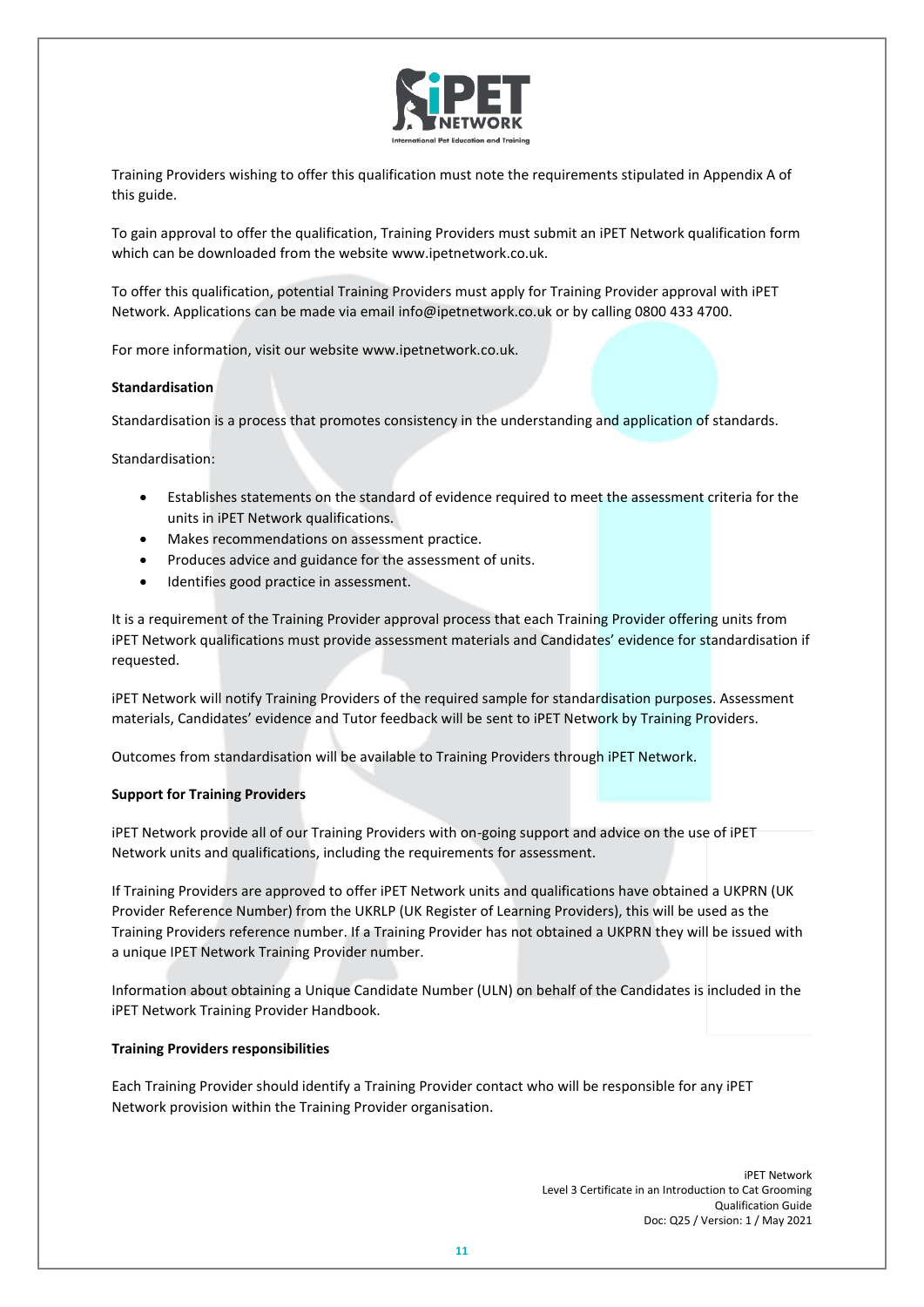

The Training Provider contact must ensure all procedures relating to the delivery of the qualification operate effectively in the centre.

The Training Provider contact is the person responsible for confirming and ensuring that the Training Provider meets The Training Provider contact is responsible for ensuring all relevant iPET Network documentation is distributed as required within the Training Provider and that the security requirements for external assessment are adhered to, where applicable.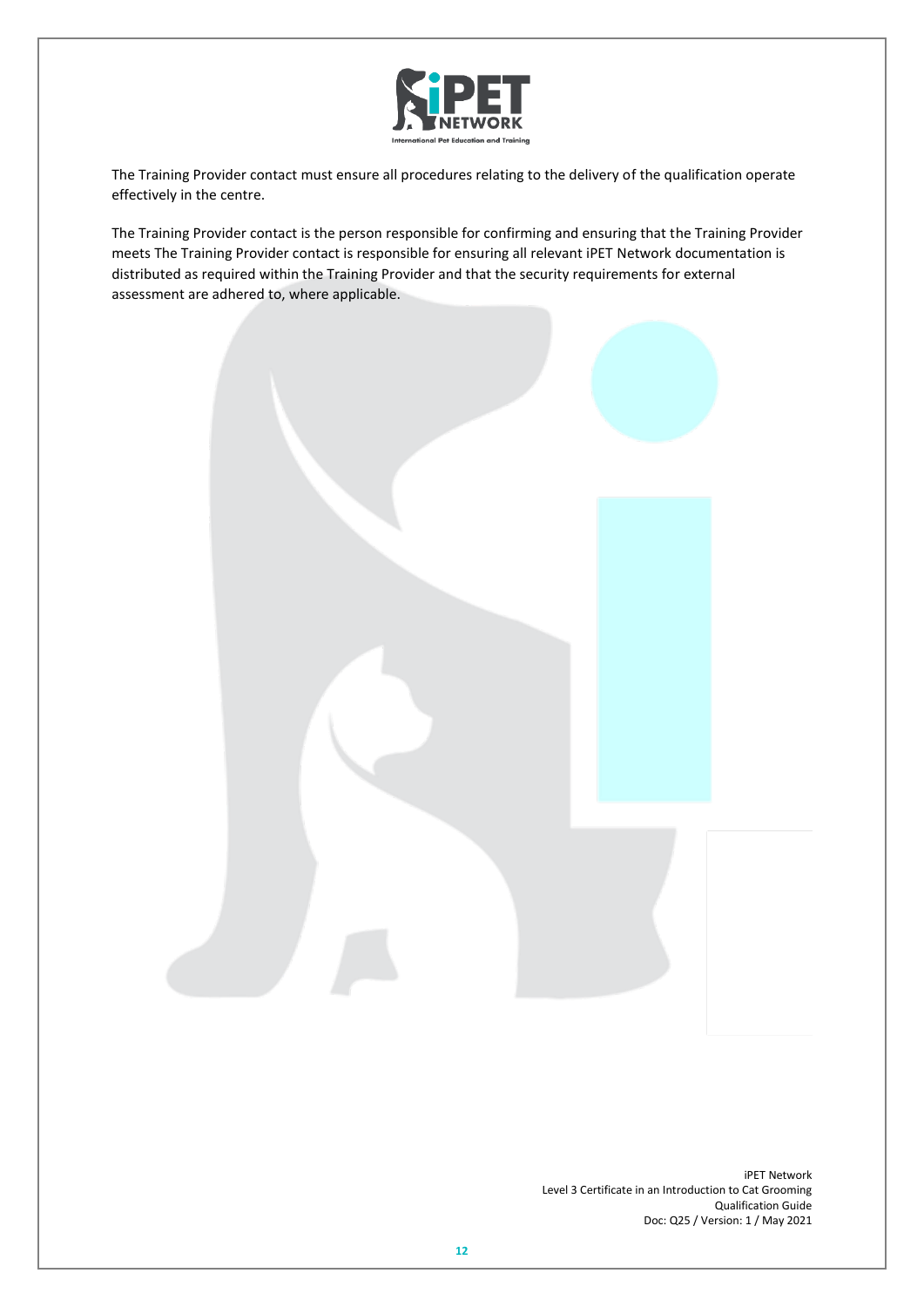

## **8. Appendix A - Requirements to deliver this qualification**

To offer this qualification, Training Providers must ensure that Tutors delivering this qualification have one of the following recognised professional qualifications or relevant experience to demonstrate Cat Grooming:

- the iPET Network Level 3 Diploma in Cat Grooming and Salon Management; or
- OCNWM Level 3 Diploma in Feline Care, Behaviour and Welfare

or

• 3 years Cat Grooming experience – Evidence will need to be provided

and

• has a minimum of 2 years' professional and practical Cat Grooming experience if one of the Cat Grooming related qualifications detailed above is also held.

and

hold a teaching certificate (examples detailed below) and / or demonstrate teaching experience

- the Level 3 Award in Education and Training; or
- the Level 3 Certificate in Education and Training for Cat Grooming Tutor; or
- the Level 4 Certificate in Education and Training; or
- Level 3 or 4 PTLLS (or equivalent).

It is recommended that a teaching qualification is achieved within 6 months of approval.

Training Providers must also ensure that they have in place an Internal Quality Assurance person who:

- Holds or is working towards a Level 4 Award in Internal Quality Assurance of Assessment Processes and Practices or its equivalent
- Has substantial experience of working in the animal care industry and grooming experience
- Is familiar with the assessment requirements of the qualification for which they are the Internal Quality Assurer

Or

• Gold package registrations are used *(Refer to Training Provider Fees)*

**9. Qualification Unit Breakdown and Assessor Guidance**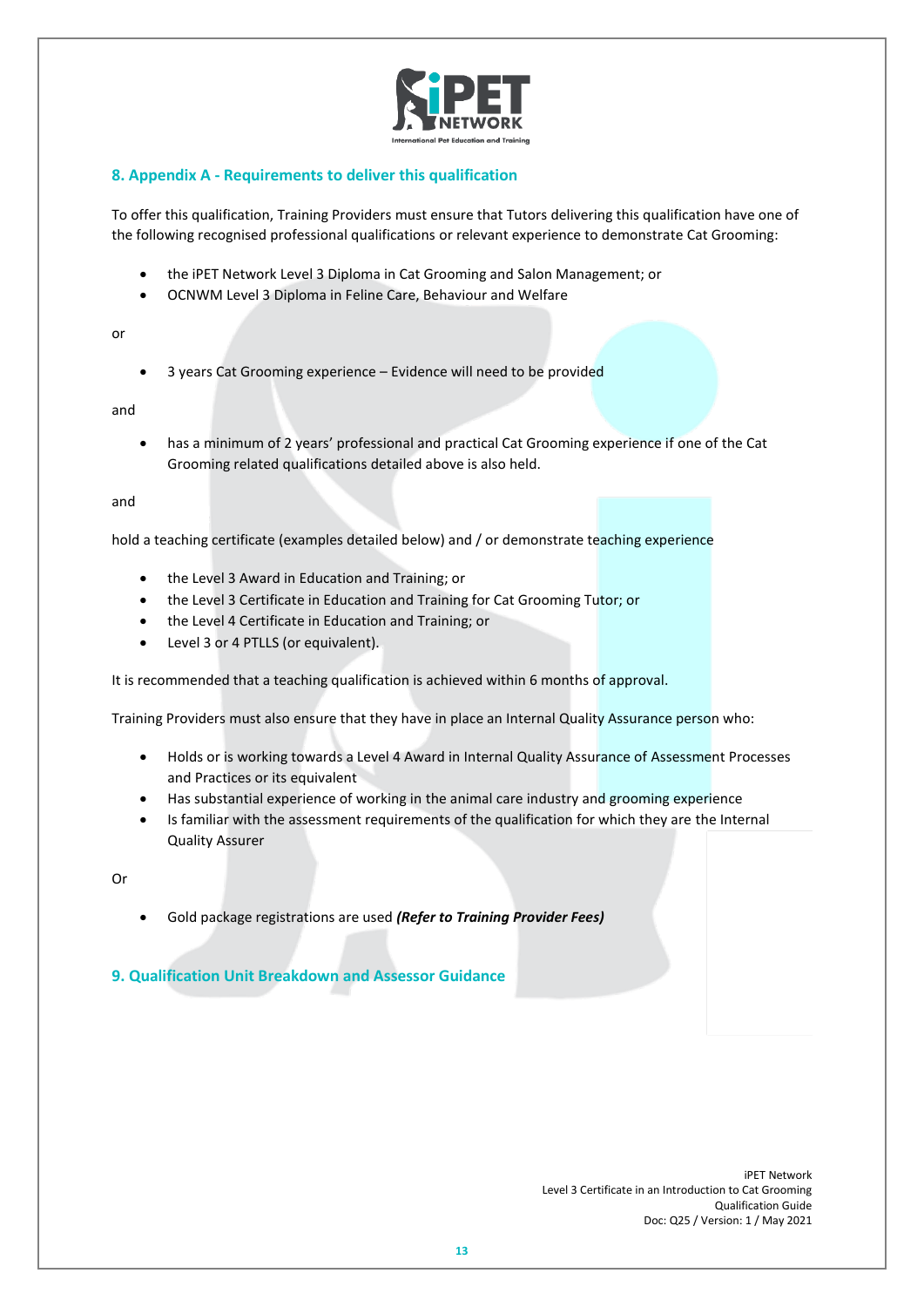

| Unit title:                    | <b>Health and Safety in a Cat Grooming Environment</b>                                                                                                                                                                                                                                                                                                                                            |
|--------------------------------|---------------------------------------------------------------------------------------------------------------------------------------------------------------------------------------------------------------------------------------------------------------------------------------------------------------------------------------------------------------------------------------------------|
| Level:                         | 3                                                                                                                                                                                                                                                                                                                                                                                                 |
| <b>Credit value:</b>           | 1                                                                                                                                                                                                                                                                                                                                                                                                 |
| GLH:                           | 8                                                                                                                                                                                                                                                                                                                                                                                                 |
| TQT:                           | 10                                                                                                                                                                                                                                                                                                                                                                                                |
| Unit code:                     | 337                                                                                                                                                                                                                                                                                                                                                                                               |
| Unit reference<br>number:      | D/618/7308                                                                                                                                                                                                                                                                                                                                                                                        |
| Unit aim:                      | The aim of this unit is to provide the knowledge, skills and understanding of<br>the importance of Health and Safety demonstrating awareness of hazards,<br>risks and Bio security complying with relevant legislation and codes of<br>practice fundamental to the grooming environment. To ensure safe working<br>practices of groomers and Cats in their care to the highest welfare standards. |
| Number of<br>learning outcomes | 3                                                                                                                                                                                                                                                                                                                                                                                                 |

| <b>Learning Outcomes</b> |                                                                                                                                           | <b>Assessment Criteria</b>                                                                                                                                                                                    |
|--------------------------|-------------------------------------------------------------------------------------------------------------------------------------------|---------------------------------------------------------------------------------------------------------------------------------------------------------------------------------------------------------------|
|                          | The learner will:                                                                                                                         | The learner can:                                                                                                                                                                                              |
| 1.                       | <b>Understand the requirements of</b><br>relevant legislation and safe<br>working practices for Cats and<br><b>Groomers in a grooming</b> | 1.1. Describe how the Animal Welfare Act 2006 is<br>maintained in a Cat grooming environment (Or any<br>Animal Welfare legislation that is relevant to current<br>law).                                       |
|                          | environment.                                                                                                                              | 1.2. Identify relevant Feline related legislations and how<br>these are met in a grooming environment.                                                                                                        |
|                          |                                                                                                                                           | 1.3. Identify relevant health and safety legislation and how<br>these are met in a grooming environment.                                                                                                      |
|                          |                                                                                                                                           | 1.4. Understand how environmental damage can be<br>minimised in a Cat grooming environment.                                                                                                                   |
|                          |                                                                                                                                           | 1.5. Understand how to dispose of waste safely in<br>accordance to relevant legislation to include:<br>Organic waste<br>$\bullet$                                                                             |
|                          |                                                                                                                                           | Inorganic waste<br>$\bullet$                                                                                                                                                                                  |
| 2.                       | Understand the importance of<br>hazards and risks in a grooming                                                                           | 2.1. Prepare a risk assessment for a Cat grooming<br>environment.                                                                                                                                             |
|                          | environment                                                                                                                               | 2.2. Describe how to minimise risks when lone working.                                                                                                                                                        |
| 3.                       | Be able to clean and maintain a<br><b>Cat Grooming environment to</b><br>sustain Bio Security                                             | 3.1. Select and use the appropriate personal protective<br>equipment and cleaning materials following<br>manufactures and organisational instructions.                                                        |
|                          |                                                                                                                                           | 3.2. Clean and maintain a range of areas within the<br>grooming environment, to include:<br><b>Floors and Walls</b><br>$\bullet$<br>Grooming tables<br>Bathing / Drying area<br>Accommodation<br>Public areas |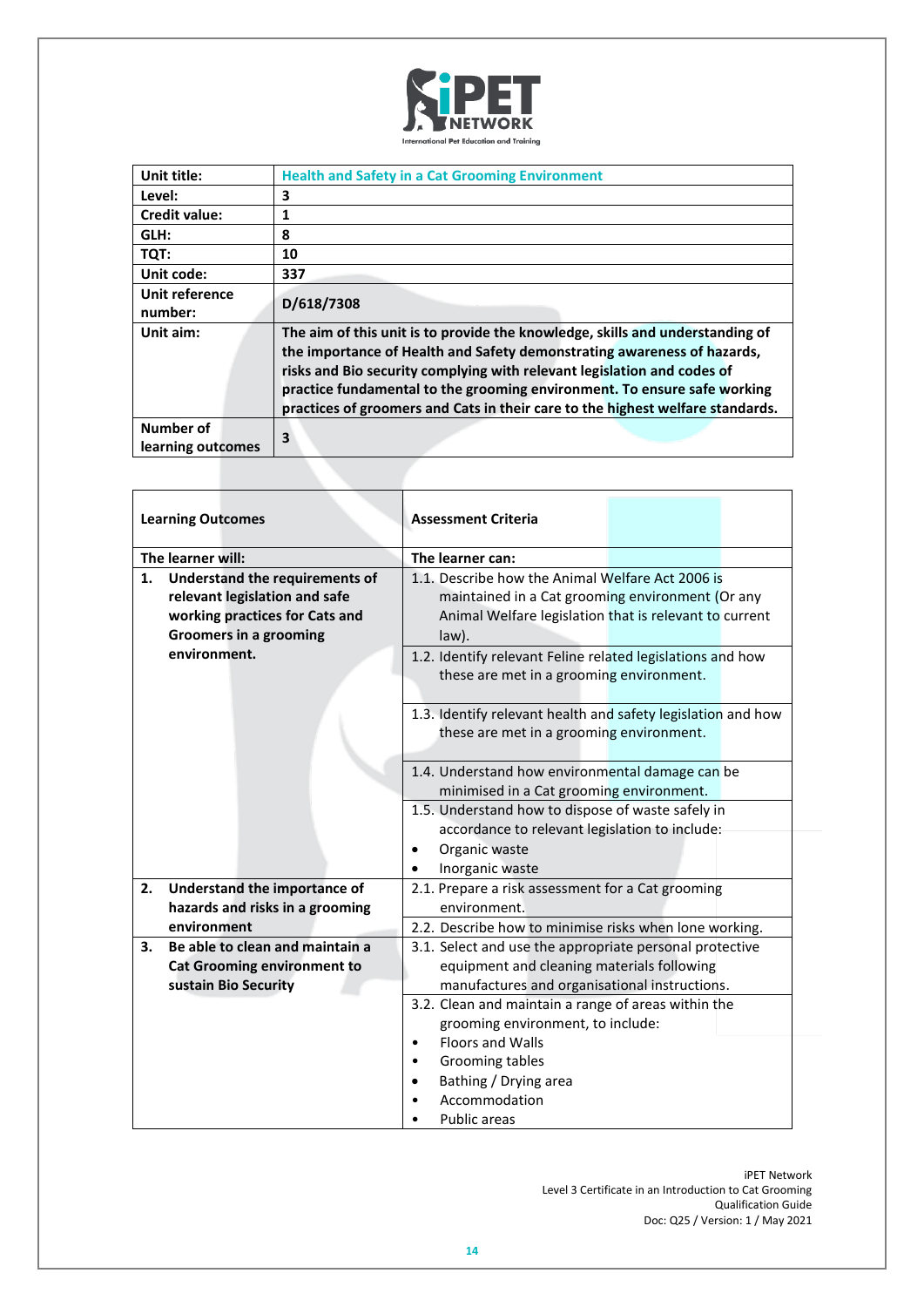

| <b>Staff facilities</b>                                                                   |
|-------------------------------------------------------------------------------------------|
| 3.3. Understand the correct use and importance of<br>sterilising equipment.               |
| 3.4. Ensure that animal welfare and security is maintained<br>during cleaning operations. |

#### **Assessment information**

All Assessment Criteria must be evidenced. For guidance on assessment, including principles of assessment and methods which may be used, Training Providers should consult the iPET Network's Assessment Methods and the 'Assessment' section of the iPET Network Handbook, both available on our website [www.ipetnetwork.co.uk.](http://www.ipetnetwork.co.uk/)

| Sector Subject Area (SSA)                           | 3.3        |
|-----------------------------------------------------|------------|
| Date from which unit will be available for learners | 27/05/2021 |
| Unit review date                                    | 27/05/2025 |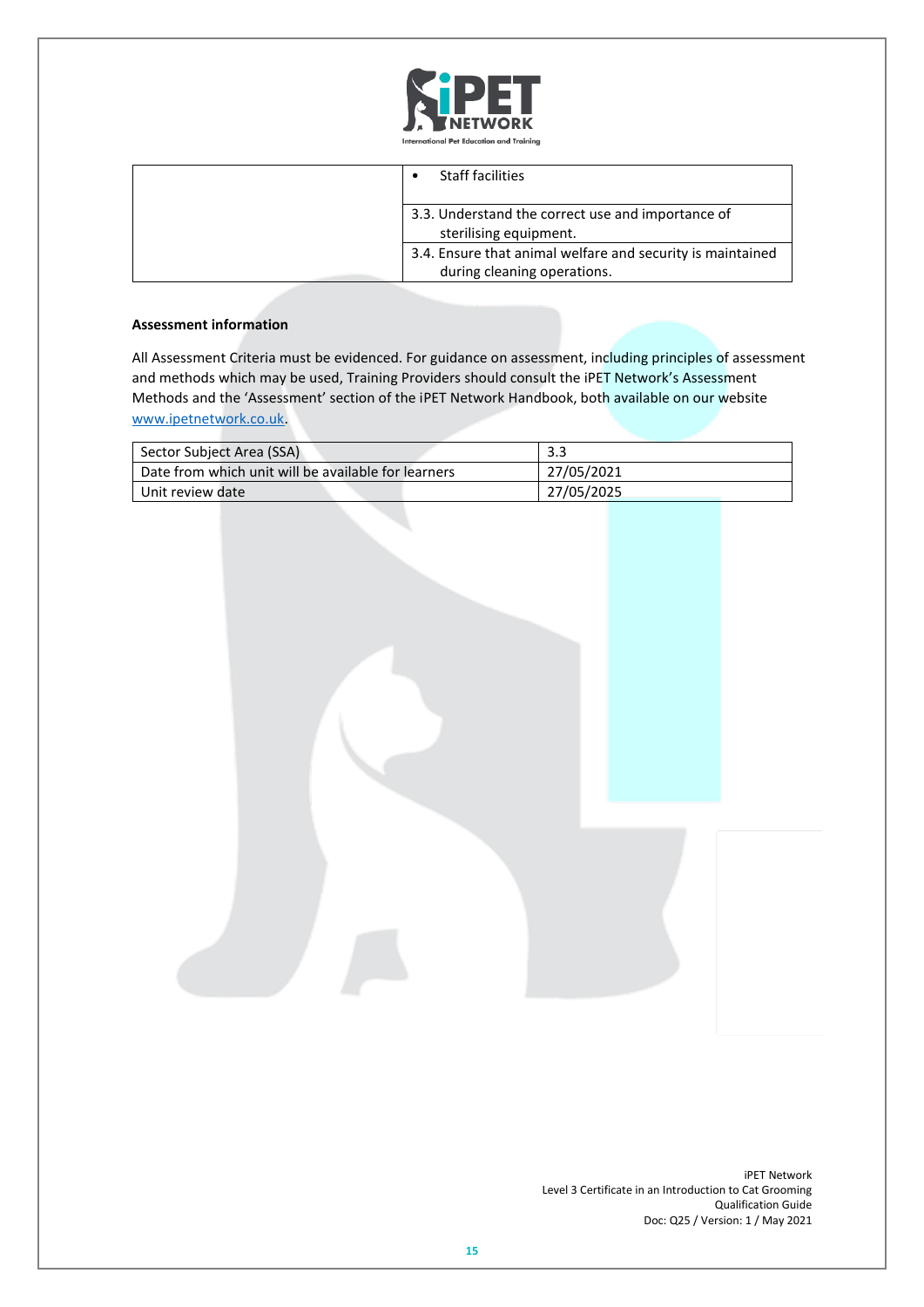

| Unit title:       | <b>Feline Handling, Health and Welfare</b>                                   |
|-------------------|------------------------------------------------------------------------------|
| Level:            | 3                                                                            |
| Credit value:     | 2                                                                            |
| GLH:              | 12                                                                           |
| TQT:              | 20                                                                           |
| Unit code:        | 334                                                                          |
| Unit reference    | R/618/7306                                                                   |
| number:           |                                                                              |
| Unit aim:         | The aim of this unit is to provide the knowledge, skills and understanding   |
|                   | required to care for Cats in a grooming environment. To be able to carry out |
|                   | health checks and understand essential Welfare requirements.                 |
| Number of         | 2                                                                            |
| learning outcomes |                                                                              |

| <b>Learning Outcomes</b>                  | <b>Assessment Criteria</b>                               |
|-------------------------------------------|----------------------------------------------------------|
| The learner will:                         | The learner can:                                         |
| Be able to carry out a health check<br>1. | 1.1. Provide and maintain care felines in a way which is |
| and promote the health and                | consistent with relevant legislation, minimising         |
| welfare of felines.                       | stress and injury in the grooming environment            |
|                                           | 1.2. Carry out a health check on a Cat (i.e. full health |
|                                           | check)                                                   |
|                                           | 1.3. Monitor and report the good and poor signs of a     |
|                                           | Cats appearance and physical condition to include:       |
|                                           | Gums                                                     |
|                                           | Teeth                                                    |
|                                           | <b>Nose</b>                                              |
|                                           | Eyes                                                     |
|                                           | Ears                                                     |
|                                           | Skin/coat                                                |
|                                           | Limbs / movement                                         |
|                                           | Genital area                                             |
|                                           | <b>Bodily functions</b>                                  |
|                                           | <b>Body condition</b><br>Social Interaction              |
|                                           | Behaviour                                                |
|                                           | 1.4. Carry out actions to promote feline health and      |
|                                           | welfare, covering:                                       |
|                                           | preventative care                                        |
|                                           | environmental adjustment                                 |
|                                           | changing feed or water provision                         |
| 2. Know and understand Feline             | 2.1. Describe the signs of how Cats communicate with     |
| behaviour and handling                    | body language, vocalisations and behaviour -             |
|                                           | identifying signs of stress.                             |
|                                           | 2.2. Identify different restraint equipment and methods  |
|                                           | of use.                                                  |
|                                           |                                                          |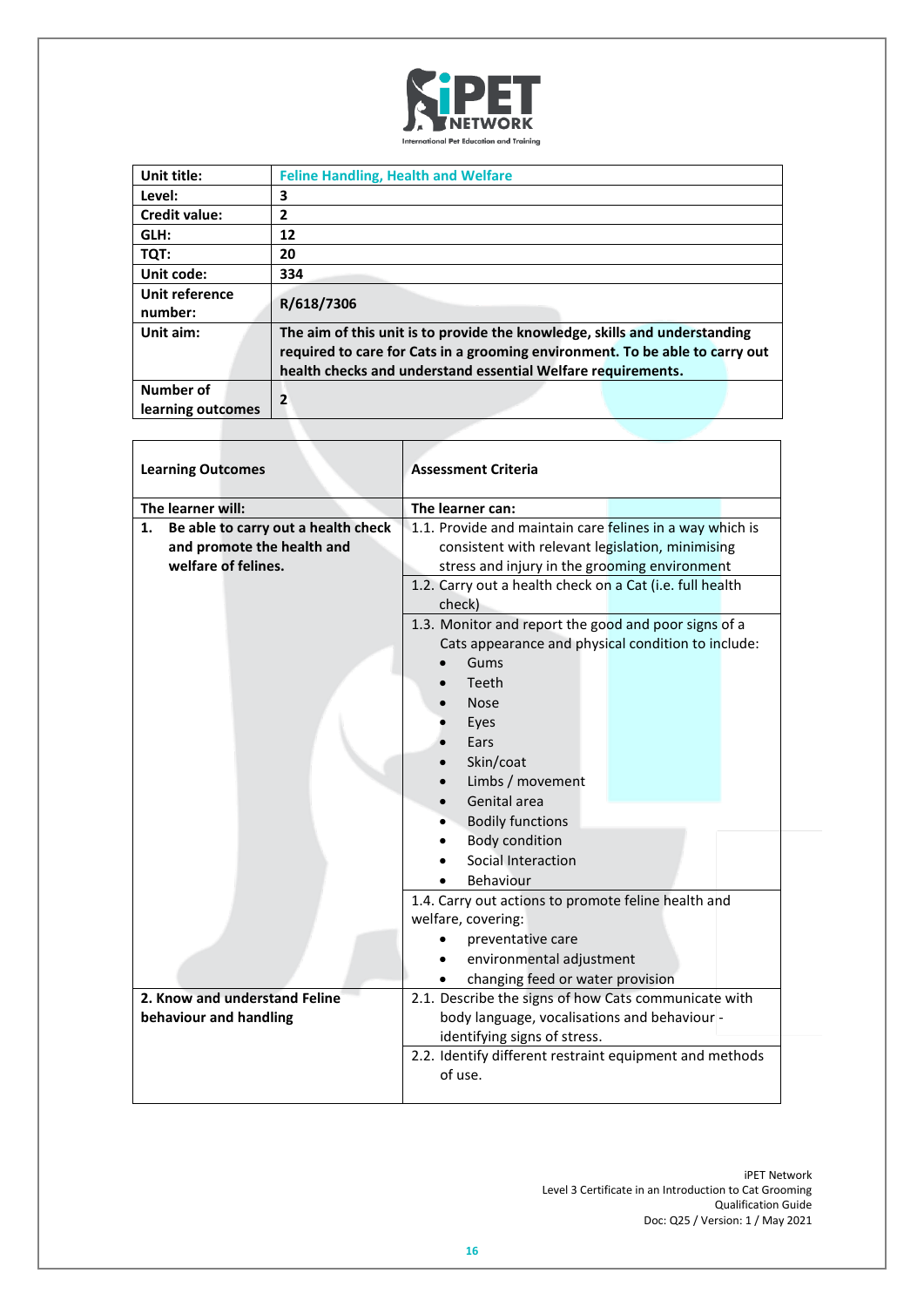

| 2.3. Identify techniques for handling, restraining and<br>controlling a Cat to include the correct method of<br>moving joints. |
|--------------------------------------------------------------------------------------------------------------------------------|
| 2.4. Identify unexpected behaviours and methods of<br>how to reduce the behaviour.                                             |
| 2.5. Record and report unexpected behaviours.                                                                                  |
| 2.6. Use appropriate restraint techniques for a range of<br>behaviours and modifications to grooming activities.               |
| 2.7. Use appropriate PPE (Personal Protective                                                                                  |
| Equipment) for handling and restraining.                                                                                       |

#### **Assessment information**

All Assessment Criteria must be evidenced. For guidance on assessment, including principles of assessment and methods which may be used, Training Providers should consult the iPET Network's Assessment Methods and the 'Assessment' section of the iPET Network Handbook, both available on our website [www.ipetnetwork.co.uk.](http://www.ipetnetwork.co.uk/)

| Sector Subject Area (SSA)                           | -3.3       |
|-----------------------------------------------------|------------|
| Date from which unit will be available for learners | 27/05/2021 |
| Unit review date                                    | 27/05/2025 |

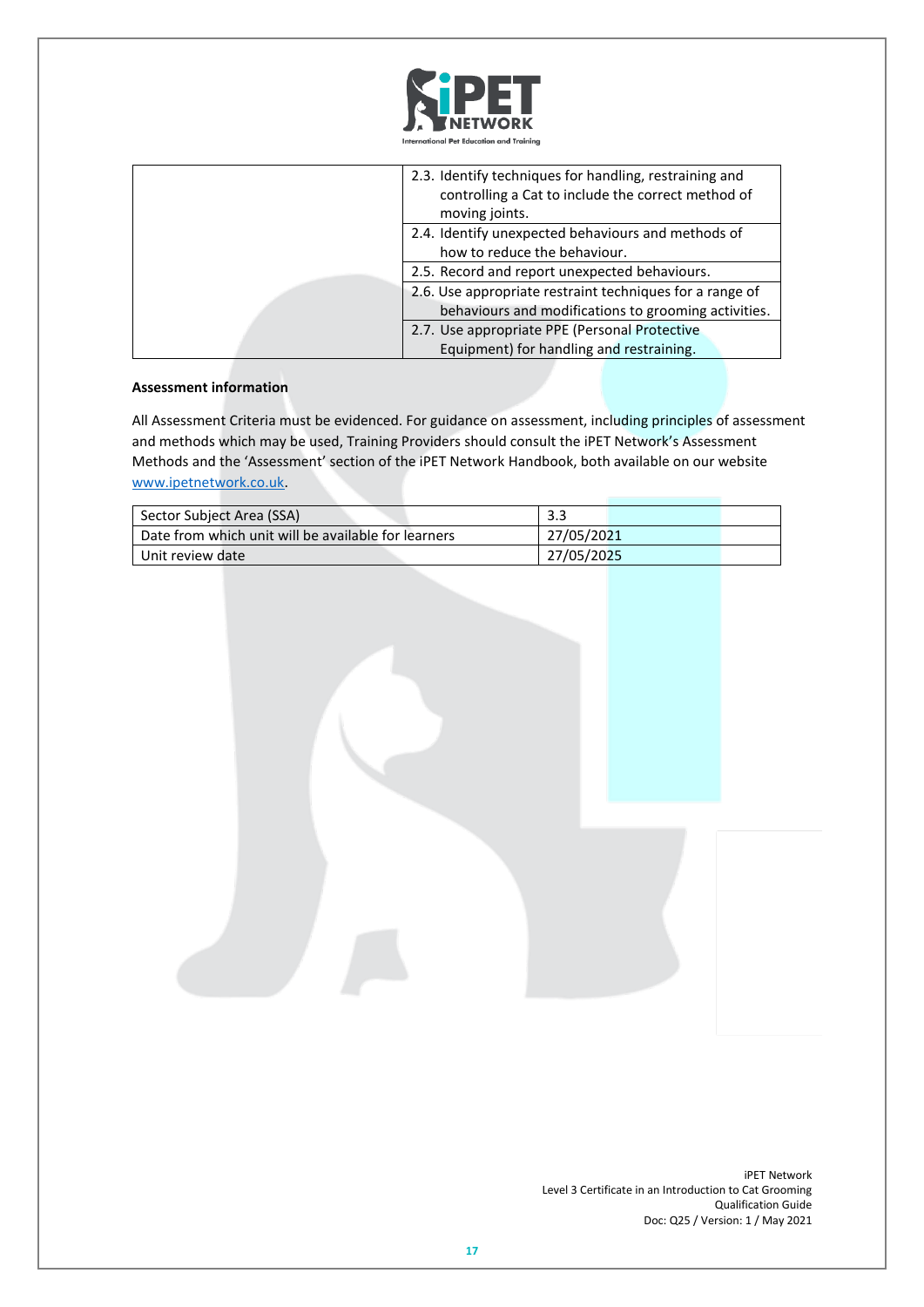

| Unit title:                        | <b>Prepare, Style and Finish Several Cat Breeds</b>                                                                                                                                                                            |
|------------------------------------|--------------------------------------------------------------------------------------------------------------------------------------------------------------------------------------------------------------------------------|
| Level:                             | 3                                                                                                                                                                                                                              |
| <b>Credit value:</b>               | 3                                                                                                                                                                                                                              |
| GLH:                               | 22                                                                                                                                                                                                                             |
| TQT:                               | 30                                                                                                                                                                                                                             |
| Unit code:                         | 335                                                                                                                                                                                                                            |
| Unit reference number:             | H/618/7309                                                                                                                                                                                                                     |
| Unit aim:                          | The aim of this unit is to provide knowledge, understanding and<br>skills required to prepare, style and finish several of Cat breeds<br>using various techniques according to client requirements or<br>natural to the breed. |
| <b>Number of learning outcomes</b> |                                                                                                                                                                                                                                |

| <b>Learning Outcomes</b> |                                                                    | <b>Assessment Criteria</b>                                                                                        |
|--------------------------|--------------------------------------------------------------------|-------------------------------------------------------------------------------------------------------------------|
|                          | The learner will:                                                  | The learner can:                                                                                                  |
| 1.                       | Be able to use appropriate                                         | 1.1. Identify the health and safety risks to the Cat and                                                          |
|                          | techniques to handle and restrain                                  | handler during the grooming process.                                                                              |
|                          | a range of Cats with different                                     | 1.2. Explain how health and safety risks can be reduced for                                                       |
|                          | temperaments during the                                            | the Cat and handler during the grooming process.                                                                  |
|                          | preparation, styling and finishing                                 | 1.3. Adapt handling techniques where necessary, to suit the                                                       |
|                          |                                                                    | Cat.                                                                                                              |
|                          |                                                                    |                                                                                                                   |
|                          |                                                                    | 1.4. Demonstrate effective handling and restraining<br>techniques whilst carrying out a range of tasks using a    |
|                          |                                                                    | variety of equipment.                                                                                             |
|                          |                                                                    |                                                                                                                   |
| 2.                       | Be able to remove excess hair,                                     | 2.1. Select and use techniques and equipment appropriate                                                          |
|                          | knots and matts prior to bathing                                   | to the coat type to remove knots and excess hair.<br>2.2. Trim excess hair to reduce friction areas to include:   |
|                          |                                                                    |                                                                                                                   |
|                          |                                                                    | Sanitary areas                                                                                                    |
|                          |                                                                    | Pads (if requested by the owner)                                                                                  |
|                          |                                                                    |                                                                                                                   |
| З.                       | Be able to safely bath and dry a                                   | 3.1. Carry out bathing techniques using appropriate                                                               |
|                          | range of Cats                                                      | shampoo for Cat's coat types and condition of the coat.<br>3.2. Dilute products according to the manufacturer's   |
|                          |                                                                    |                                                                                                                   |
|                          |                                                                    | requirements.                                                                                                     |
|                          |                                                                    | 3.3. Perform appropriate drying techniques for Cat's coat                                                         |
| 4.                       |                                                                    | types.                                                                                                            |
|                          | Be able to record grooming styles                                  | 4.1. Record the equipment used.                                                                                   |
| 5.                       |                                                                    | 4.2. Record the styling skills and patterns used.<br>5.1. Evaluate a Cat's coat condition and condition to select |
|                          | Understand the preparation for<br>styling and finishing techniques |                                                                                                                   |
|                          | natural to the breed and client                                    | appropriate grooming equipment for use.                                                                           |
|                          |                                                                    | 5.2. Explain the styling requirements in accordance to the                                                        |
|                          | requirements                                                       | breed and/or and client requirements. (to cover a range                                                           |
|                          |                                                                    | of coat types).                                                                                                   |
|                          |                                                                    |                                                                                                                   |
|                          |                                                                    | 5.3. Explain why it is important to discuss and follow the                                                        |
|                          |                                                                    | client's requirements for styling.                                                                                |
|                          |                                                                    |                                                                                                                   |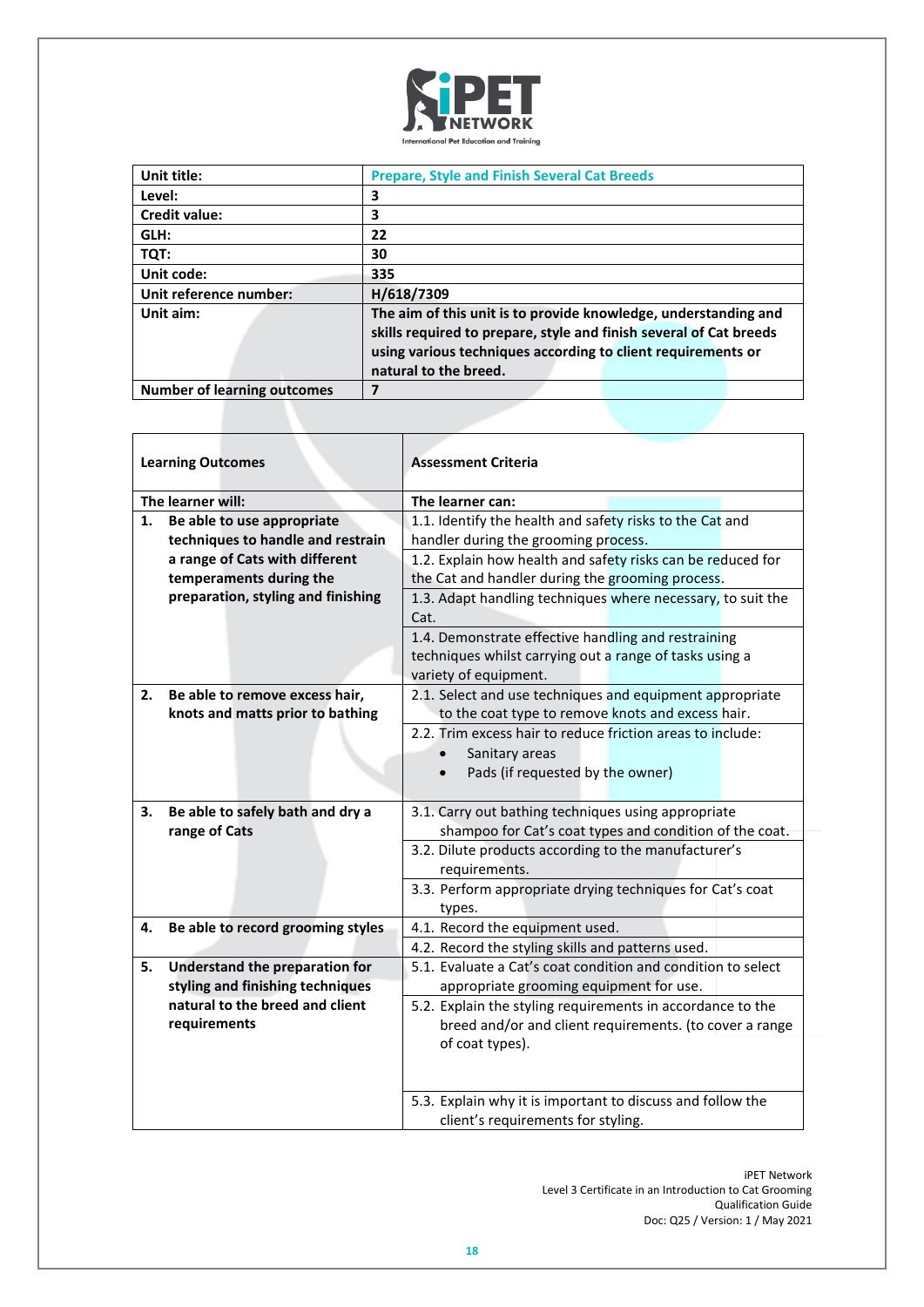

|    |                                     | 5.4. Describe how the Animal Welfare Act 2006 needs are<br>met for the Cat during the grooming process, (Or any |
|----|-------------------------------------|-----------------------------------------------------------------------------------------------------------------|
|    |                                     | Animal Welfare legislation that is relevant to current                                                          |
|    |                                     | law).                                                                                                           |
| 6. | Be able to carry out styling and    | 6.1. Style Cats in accordance with:                                                                             |
|    | finishing techniques natural to the | the agreed plan<br>$\bullet$                                                                                    |
|    | breed and client requirements       | coat type<br>٠                                                                                                  |
|    |                                     | client requirements<br>$\bullet$                                                                                |
|    |                                     | natural to the breed                                                                                            |
|    |                                     | health                                                                                                          |
|    |                                     | temperament                                                                                                     |
|    |                                     | 6.2. Comply with the Animal Welfare Act 2006 throughout                                                         |
|    |                                     | the grooming process (Or any Animal Welfare                                                                     |
|    |                                     | legislation that is relevant to current law).                                                                   |
|    |                                     | 6.3. Groom at least 3 cats to include a minimum of 2                                                            |
|    |                                     | different breeds, covering the 2 coat types.                                                                    |
|    |                                     | 6.4. Complete the agreed style within the realistic timescale,                                                  |
|    |                                     | agreed plan, coat type, natural to the breed and client's                                                       |
|    |                                     | requirements, in line with health and safety                                                                    |
|    |                                     | requirements.                                                                                                   |
| 7. | Be able to use relevant equipment   | 7.1. Describe the type of equipment used for styling and                                                        |
|    | to prepare, style and finish        | finishing Cat grooming styles.                                                                                  |
|    | grooming Cats                       | 7.2. Use the equipment ensuring high levels of animal                                                           |
|    |                                     | welfare and safe working practices.                                                                             |

#### **Assessment information**

All Assessment Criteria must be evidenced. For guidance on assessment, including principles of assessment and methods which may be used, Training Providers should consult the iPET Network's Assessment Methods and the 'Assessment' section of the iPET Network Handbook, both available on our website [www.ipetnetwork.co.uk.](http://www.ipetnetwork.co.uk/)

| Sector Subject Area (SSA)                           | 3.3        |
|-----------------------------------------------------|------------|
| Date from which unit will be available for learners | 27/05/2021 |
| Unit review date                                    | 27/05/2025 |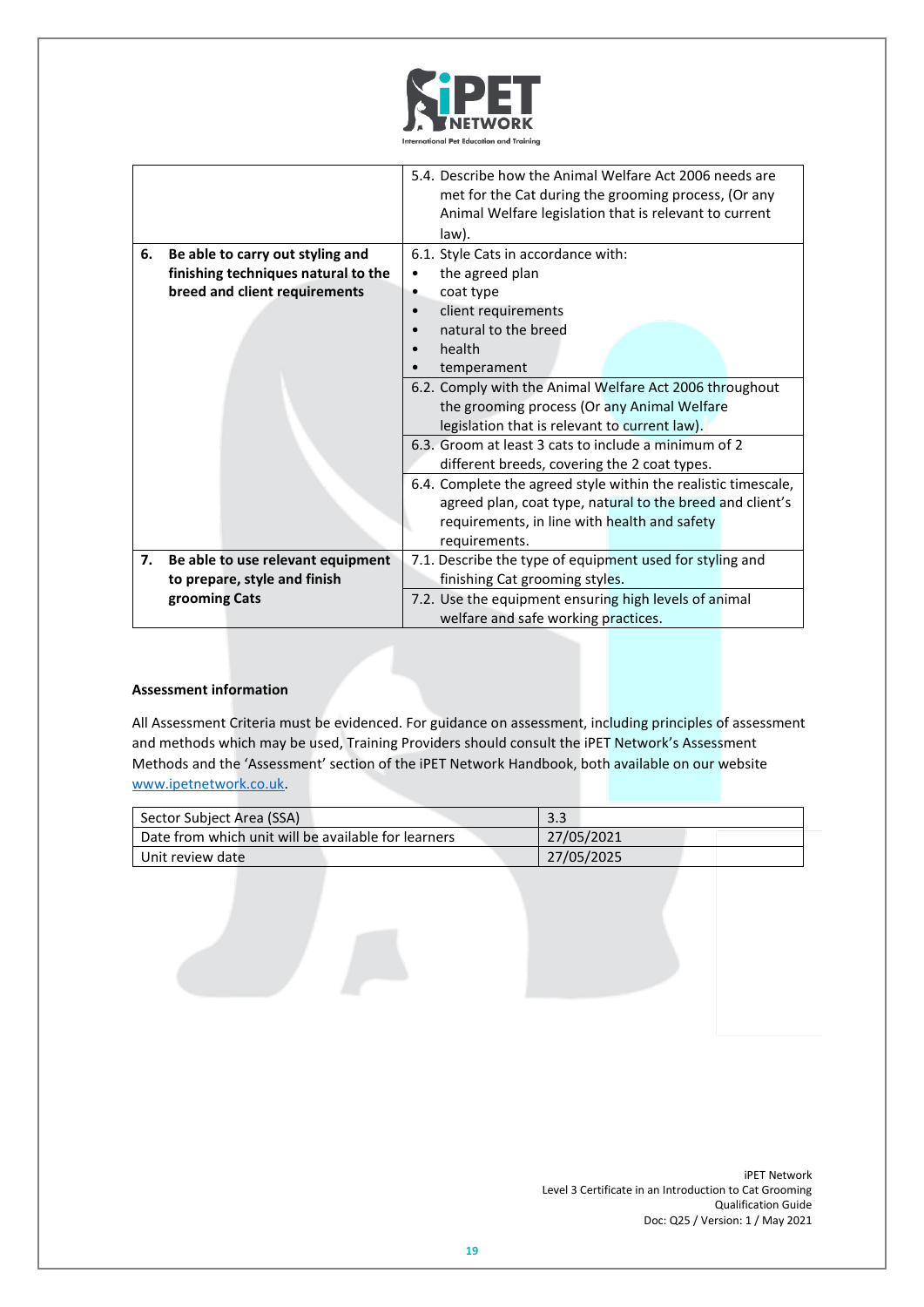

#### **10. Suggested learning recourses**

| <b>Unit</b>                                      | <b>Suggested learning resources</b>                                                  |  |  |  |  |
|--------------------------------------------------|--------------------------------------------------------------------------------------|--|--|--|--|
| <b>Health</b>                                    | Literature                                                                           |  |  |  |  |
| and                                              | Grooming Manual for the Dog and Cat - Sue Dallas, Diana North, Joanne Angus ISBN:    |  |  |  |  |
| Safety in                                        | 1405111836                                                                           |  |  |  |  |
| a Cat                                            | <b>Websites</b>                                                                      |  |  |  |  |
| <b>Groomin</b>                                   |                                                                                      |  |  |  |  |
| g                                                | https://www.hse.gov.uk/riddor/                                                       |  |  |  |  |
| <b>Environm</b><br>https://www.hse.gov.uk/coshh/ |                                                                                      |  |  |  |  |
| ent                                              | www.defra.gov.uk                                                                     |  |  |  |  |
|                                                  | http://www.legislation.gov.uk/ukpga/2006/45/pdfs/ukpga 20060045 en.pdf               |  |  |  |  |
|                                                  | https://www.legislation.gov.uk/nia/2011/16/contents                                  |  |  |  |  |
|                                                  |                                                                                      |  |  |  |  |
|                                                  | https://assets.publishing.service.gov.uk/government/uploads/system/uploads/attachmen |  |  |  |  |
|                                                  | t data/file/697941/pb13332-cop-cats-091204.pdf                                       |  |  |  |  |
|                                                  |                                                                                      |  |  |  |  |
|                                                  | Literature                                                                           |  |  |  |  |
| Prepare,                                         | Grooming Manual for the Dog and Cat - Sue Dallas, Diana North, Joanne Angus ISBN:    |  |  |  |  |
| Style and                                        | 1405111836                                                                           |  |  |  |  |
| Finish a                                         |                                                                                      |  |  |  |  |
| range of                                         | Website                                                                              |  |  |  |  |
| Cat                                              | www.christiesdirect.com                                                              |  |  |  |  |
| <b>Breeds</b>                                    | www.groomers-online.com                                                              |  |  |  |  |
|                                                  | www.groomersgallery.com                                                              |  |  |  |  |
|                                                  | www.thegroomersspotlight.com                                                         |  |  |  |  |
|                                                  |                                                                                      |  |  |  |  |

**11. Supporting documents and general**

The following documents contain essential information for Training Providers delivering iPET Network qualifications. They should be referred to in conjunction with this handbook. To download the documents and to find other useful documents, go t[o www.ipetnetwork.co.uk](http://www.ipetnetwork.co.uk/) or the web portal.

- iPET Network Training Provider Manual
- iPET Network Quality Assurance Requirements
- iPET Network Assessment Strategy

Malpractice and Maladministration Policy and Procedure (including Sanctions)

**iPET Network**, 71 Clifton Drive, Northwich, Cheshire, CW9 8BQ Tel: 0800 433 4700 Email: [info@ipetnetwork.co.uk](mailto:info@ipetnetwork.co.uk) Web: www.ipetnetwork.co.uk Office Hours: Monday to Thursday - 9am to 5.30pm Friday - 9am to 1.30pm